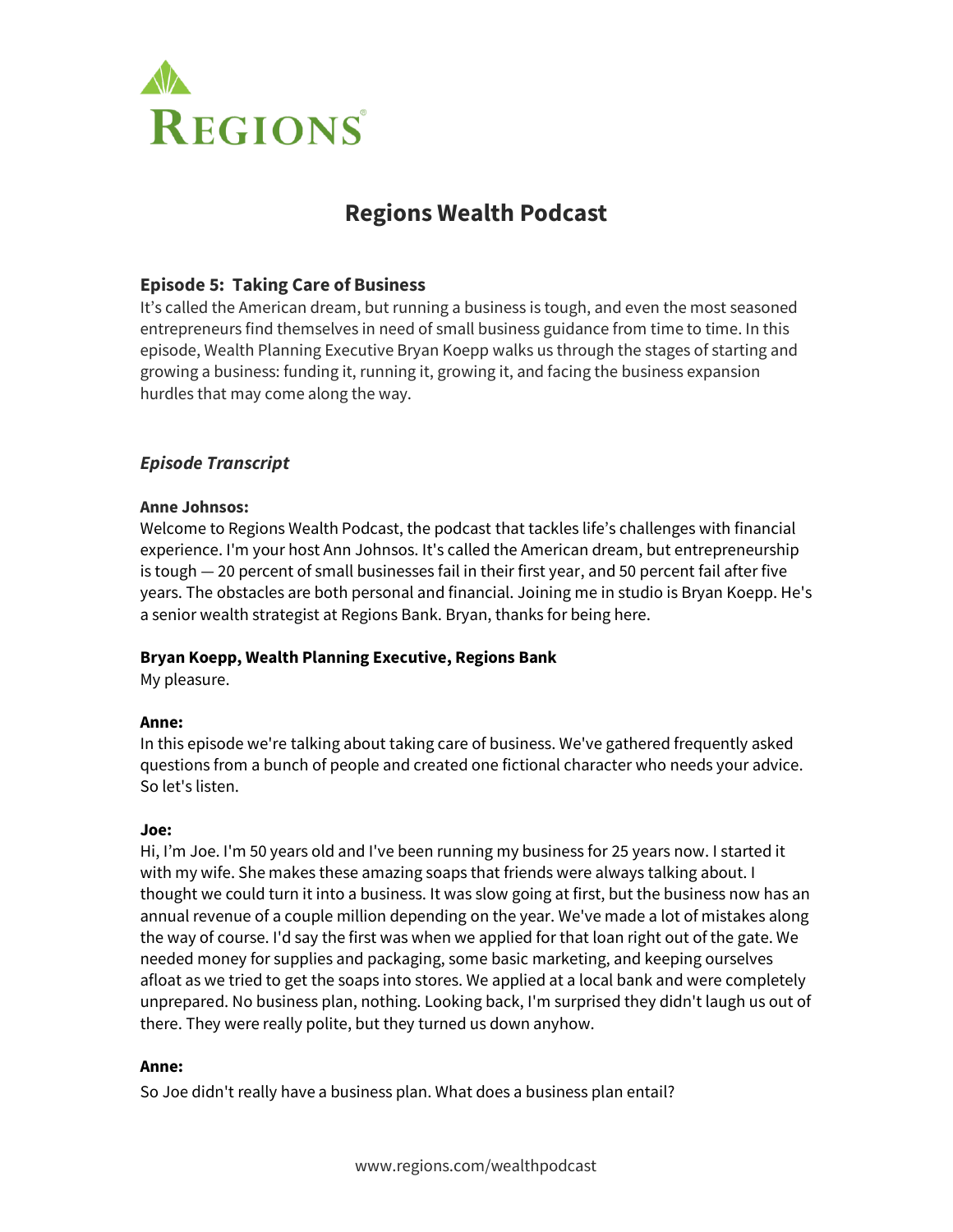

#### **Bryan:**

Well I think a business plan entails a number of subsequent aspects. And it really can be customized based upon how the business owner really thinks and feels about their specific type of business and their future. I think one of the things that I always say is that a business owner is always going to know their business better than I am as a consultant or as an advisor. But really, if I think about the pillars or the tenants of that type of plan, I think number one is ultimately first, when I enter the business — and the Small Business Association actually states this — the minute you start a business, you should be thinking about how do I exit it, how do I transition from it. So, what's my start point, what is my end point?

Secondly, ultimately, what do I want to do? So is it creating something, is it a service-based business, who are my customers, where am I going to take it? And then from there, it's thinking about the resources that I need, you know what are my subsequent costs, what are the unanticipated things so things that I think about immediately are insurance, whether it is liability insurance, property and casualty insurance, ultimately life insurance to protect a key person. But to really begin to list those things and then really quantify and prioritize, what do I need to do today, what do I need to do tomorrow, to really put me on the path to success.

#### **Anne:**

So, hearing Joe speak about his experience with the bank, it seems as though he and his wife put the cart before the horse. Bryan, you've chaired a national practice group for planning for the business owner. So what steps do you suggest people take when it comes to small business financing?

#### **Bryan:**

Really think about the goals, intentions, and aspirations of what you want to accomplish and really where do you want to take that business. So, a lot of times it is really locking in on a specific plan which we know needs to be flexible because obviously life is full of curves. That puts us in position when we come to the table for financing that we know exactly why we're doing what we're doing.

#### **Anne:**

So, we've read that a lot of entrepreneurs start with getting loans from friends and family. Is that a good idea?

#### **Bryan:**

I think it's a good idea if friends and family have the wherewithal and opportunity to do it. I think about that on a number of levels. I would say that you do need to define, in a business relationship, expectations going in. Because sometimes what may happen is that if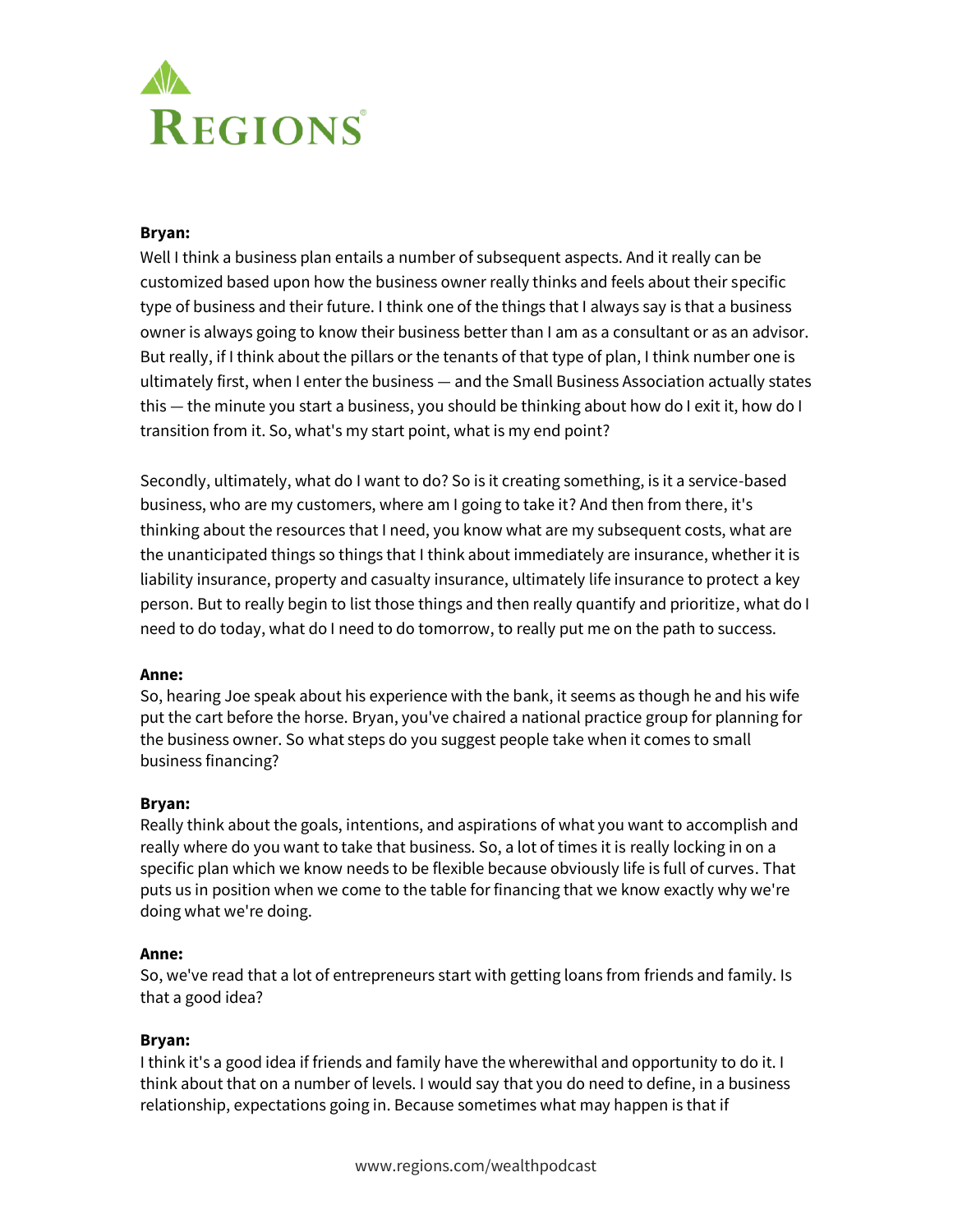

expectations are not  $-$  if there's not a meeting of the minds in regards to expectations  $-$  that could result in hard feelings which could damage a family or a friendship. And you never want to see that happen. So what I would say is if you go that route, you need to have an honest conversation. You need to have transparency in regards to the books, the business plan, what you're trying to accomplish.

#### **Anne:**

Okay, so there are options for funding, but the key with any of them is that you need to have a clearly communicated plan. Here's Joe again.

#### **Joe:**

We ended up funding it ourselves. I put in \$5,000 and so did Janine. A few months later, my mom passed away. She left me some money, so I put another \$30,000 of my inheritance into the business. I guess I never thought of it as a bigger investment on my end, at least not at the time. It was our money and we both viewed this an investment into our future. Anyway, the company was growing and things were going well. I focused more on money, operations, and growth. Janine was the creative, working on new products, marketing, that kind of thing. Eventually we started hiring people — sales, marketing, and so on. This is where things went south for us. We hired this guy who was supposed to be great at R&D. We thought he'd make our process better. He turned out to be a bit of a wackadoo and convinced us to change our ingredients. Bad idea. A bunch of customers got rashes and ended up costing the company a lot to fix… put a lot of financial pressure on us personally. It took us several years to bounce back.

#### **Anne:**

Uh-oh. Okay, so let's address the bad hire first. How do you get back into a good spot financially after a bad hire results in a loss of business?

#### **Bryan:**

So, the first thing that I would say to Joe is slam the brakes, let's take a step back, let's take a deep breath. And again, that's easy for me because it's not my money, it's not my business, and technically it's not my future. So, and that's something that I always remind clients of is that it's easy for me to say that. So, what you really need to think about is know your business and know your culture. So a lot of times wackadoos, usually  $-$  the reason why they are a wackadoo is because they don't fit the business culture. And I'm willing to bet you that in this situation, that going back to the mission statement, if we think about why we're doing what we're doing, and where we want the business to go. When I'm looking in a deep talent pool as far as who I want to be in key positions, or for that matter any service position, is to say, do you fit the culture of our business, do you answer to its core values, do you even know the mission statement.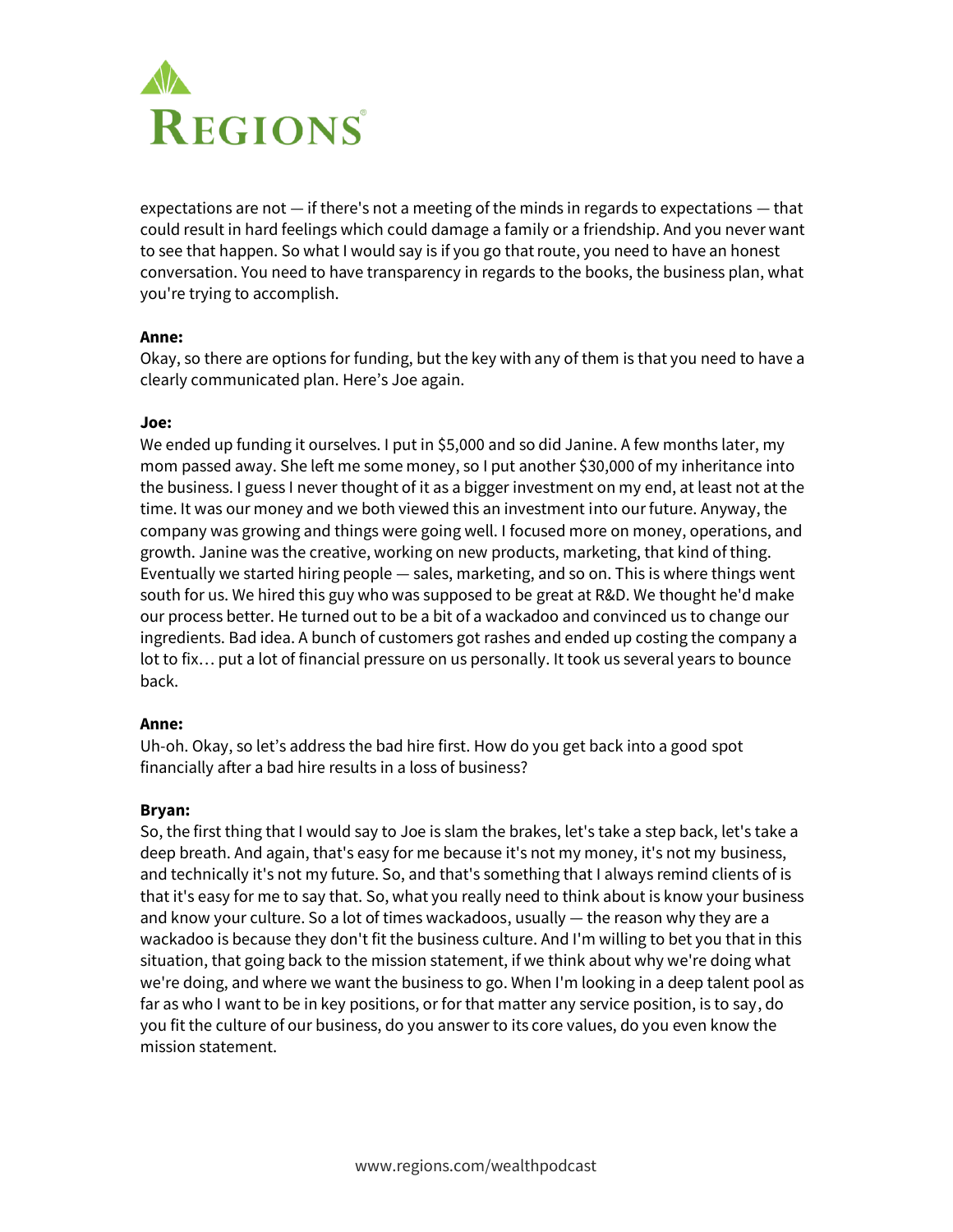

I think, secondly, is that mistakes are made. Nobody is perfect in regards to running a business, operating a business, sitting in any seat in an advisory capacity. So when we make the determination we have a wackadoo and, it, puts us in the wrong direction, and that individual is gone. Now what we need to do is we need to think about a contingency plan to say how do we get back to where we need to be. Let's focus on the future, let's say what do we need to do to get back on track, who do we need to talk to to get back on track, do we need to eliminate that position? Is R&D necessary in this case? Can we utilize some other type of source? Let's make it efficient and then get the business to where we need it to be.

#### **Anne:**

So Joe used a bunch of his own money to fund the business. So, what precautions should he have taken or should anyone take if they decide to self-fund a business?

## **Bryan:**

So when I think about that, it all starts with one: great planning on the front end. So talking with your attorney, what is the best entity selection under state law to in essence protect that investment? Because one of the things that we need to acknowledge, if the business doesn't go the way that we want it to, is that we will have creditors. And creditors can potentially attach to our personal assets. So great asset protection, entity selection out of the gate is essential to make sure that we address that the right way. It doesn't mean that you can't retrofit it, but it's a lot less expensive and a lot more effective if we handle it correctly out of the gate.

#### **Anne:**

Right. So let's go back to Joe to hear where things stand.

#### **Joe:**

Now the business is recovering nicely, but Janine wants to bail. We've been arguing a ton and she's talking divorce, so it's not just the company she wants to bail on. I still think they both got potential — the marriage and the company. I can't force her though. She wants me to buy her out, but I have no idea if I can afford it at 50 percent. I have a feeling this is going to get messy.

#### **Anne:**

What are Joe's options right now? So can he buy her out, can he bring in a new partner... how would you advise him?

#### **Bryan:**

The first thing that I would say to Joe would be is  $-$  you know, with legal counsel present  $-$  is number one, not to do anything. Because if you're in a marital situation or in a creditor situation, so we're having a dissolving of the entity or the partnership, immediately then there's potential for issues to erupt if we start making rash moves. And the optics of that does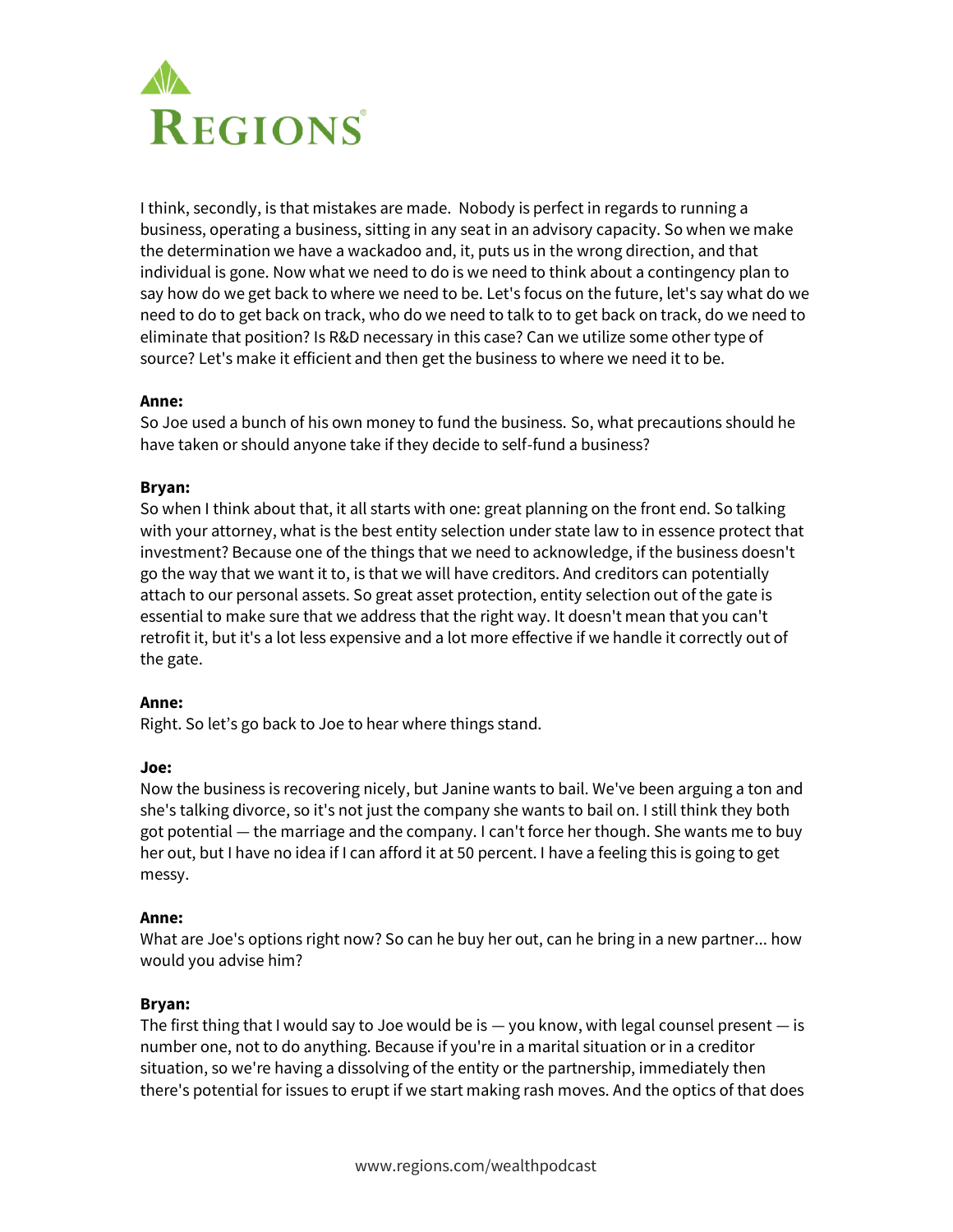

not look good by the way, either. So the first thing I would do is I'd say slam on the brakes and let's take a look at where we are and really determine, based upon the planning you've done, what are your options. So that's step one. You can't really do the planning now — we are where we are. So, if we do have a buy-sell agreement in place, that's going to control. If we don't have that in place, now what we really are going to need to do is we're going to need to be honest and transparent, we're going to need to have great legal counsel, and we're going to need then to determine — either via through settlement or through the court process what those options are going to be and what the cost is going to be. And that would be is because you need to do strategic planning early. When you don't, the court now is going to fill in what those potential options are for you. So in my advice always in this situation is pick your own destiny.

#### **Anne:**

Are there additional measures married couples should take when starting a business together?

## **Bryan:**

I think there's two sides of that question. I think the first side would be is you have the incorporation and legal side that affects every business. And then you have the relationship. And that's something that is going to be different for each and every married couple and it's something per se that's going to be off the ledger. Because invariably, every relationship veers off the path. There's good times and bad times. There's peaks and there's valleys. So when we think about that, that's when we kind of have to go back to the fundamentals. I always talk about it this way, and I think we all in some form or fashion in our life  $-$  whatever we do  $$ baseball, we choke up on the bat a little too tight. And we begin to think about things, that's when things become a lot harder. And so if we have a depository, we have a foundational piece that we all buy into and we believe in — so, constitution I think is the right term — we can go back to that, refresh that, and talk about that. Not only do I believe it improves our chances of a successful business and a successful future transition — because 100 percent of businesses will transition — but what it does is it strengthens the marriage and it strengthens the friendship or the relationship.

Because it's just — life moves so fast. And I think that invariably, emotion clouds our ability to really look at reality and purpose sometimes. And so whether it's at the business meeting or you go out for a cocktail on a Friday night and just say "okay, 10 minutes let's address this and let's go have some fun", is to kind of come back to the core a reasons of why we're doing what we're doing in the first place. In this situation it was, "I really believe that we can create a wonderful product that I could see on retail shelves across the country that men and women alike are going to come in, they're going to love the scent, they're going to love the feel, and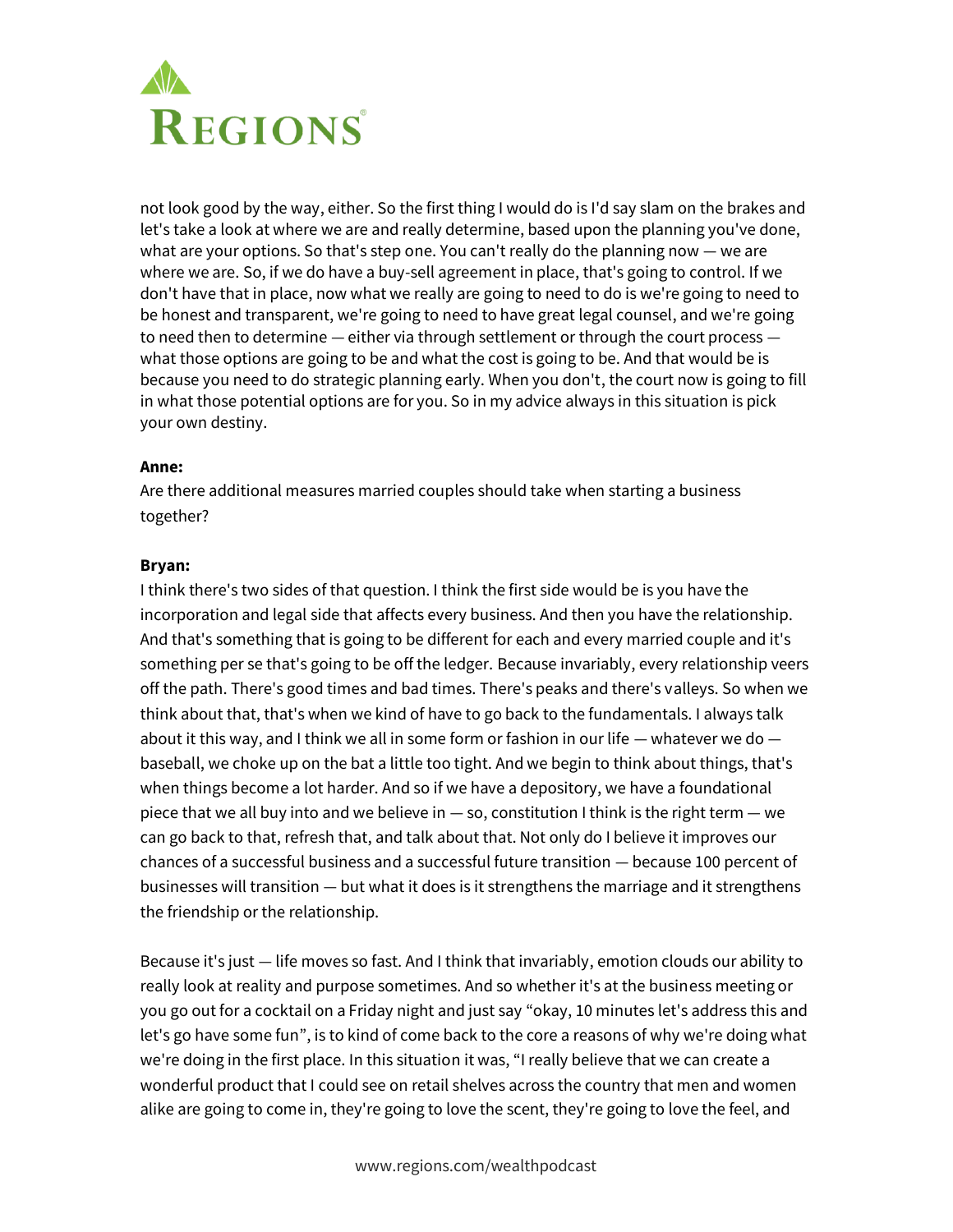

that's going to be a household name and we're going to better our family and we're going to be in a better position." Well, let's get back to that, let's get back to why we're doing what we're doing.

### **Anne:**

Okay. At the end of these podcasts we like to offer the audience some takeaways, something they might share with a friend. What are your takeaways for this?

#### **Bryan:**

I would tell Joe right now, as hard as it may be, is to pause and do a complete inventory in regards to where I'm at from both a business and a life perspective. First thing would be is if in my marital relationship I have kids, they're the most important thing. I make sure that they're well taken care of and we focus there first. I think in regards to the business, we need to think about what the current situation is.

I would immediately have a meeting with my advisors to, in essence, choreograph the next days, weeks, and months ahead. Because when I do that, even though there's uncertainty, I do create some level of prediction. So that way, then I know what in essence we're going to be, what we're going to do. And then from there I can begin to work my plan to ultimately get us to where we're going to be, which is still to be defined and there's no doubt that there's a lot of uncertainty in Joe's situation. But this is a time where you cannot in this situation go it alone. If you do, it's going to put you in a worse position. Surround yourself with the advisors that you should have on your team and let them do a lot of the caring. But you've got to open up and be honest and transparent with them.

#### **Anne:**

Thank you, Bryan. I hope what we discussed today can help people like Joe make good decisions to take care of their businesses and their relationships. Thanks also to you, for listening. We'll be covering a new wealth management challenge in every episode, so check back, and maybe introduce us to a friend you think would benefit from Regions Wealth Podcast.

#### **Anne:**

Copyright 2019 Regions Bank, member FDIC, Equal Housing Lender. This information is general education or marketing in nature and is not intended to be accounting, legal, tax, investment or financial advice. Statements of individuals are their own—not Regions'. Consult an appropriate professional concerning your specific situation. This podcast is intended for educational and marketing purposes only. The people and events are fictional but represent real issues. No identification with actual persons is intended or should be inferred.